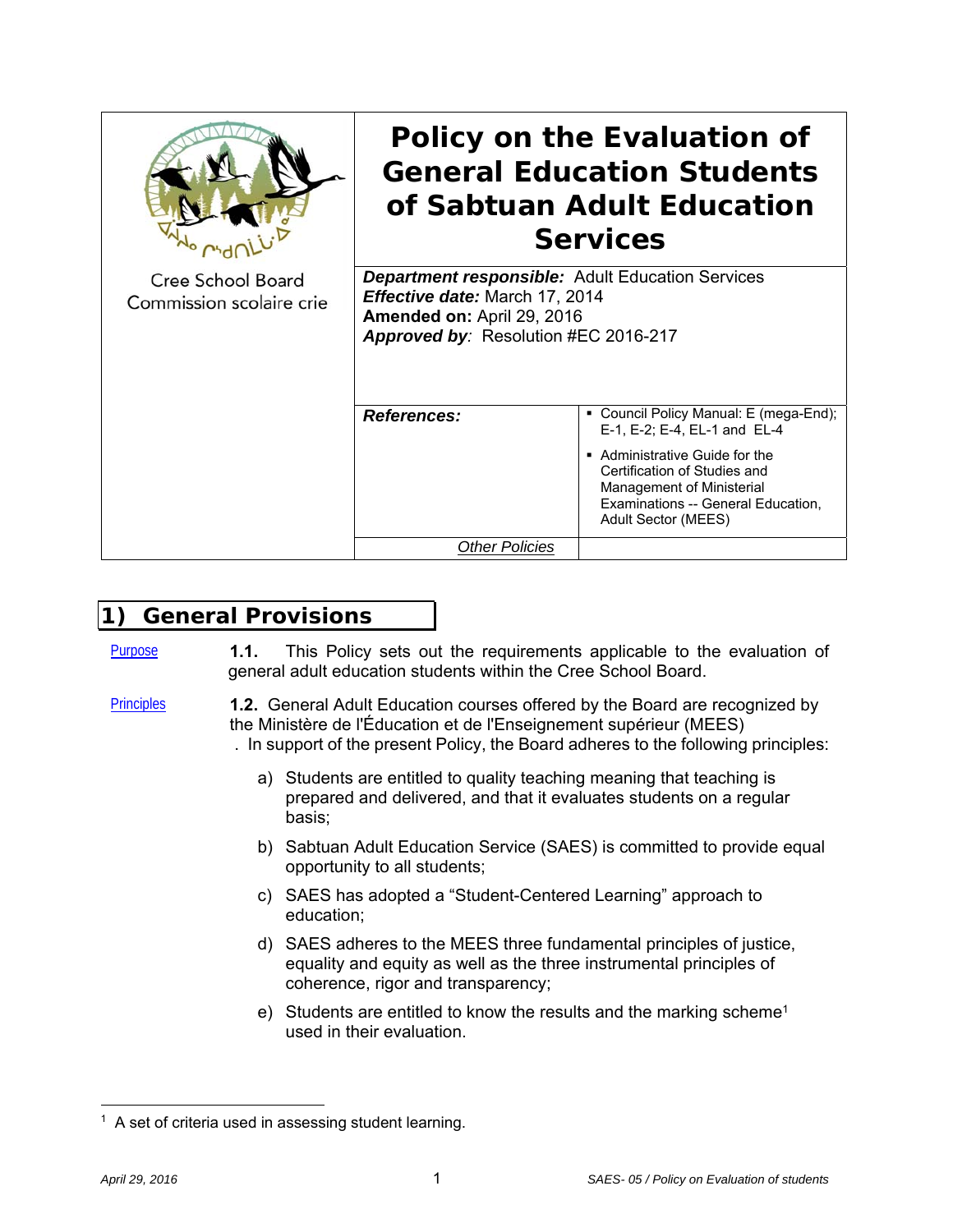| Type of<br>evaluations       | 1.3. The Types of evaluations followed by Sabtuan Adult Education Services<br>are:                                                                                                                                                                                                                                                          |
|------------------------------|---------------------------------------------------------------------------------------------------------------------------------------------------------------------------------------------------------------------------------------------------------------------------------------------------------------------------------------------|
|                              | a) Formative evaluation: evaluation that occurs periodically at the end<br>of a series of learning tasks, such as a lesson or part of a lesson.<br>Formative evaluation is used to determine a student's level of<br>proficiency in the subject in order to, if necessary, adjust the teaching<br>and learning to the needs of the student; |
|                              | b) Summative evaluation: the evaluation that occurs at the completion<br>of an extended series of learning tasks such as a course or a major<br>segment of a course. Summative evaluation is used to determine the<br>promotion of a student and the granting of a diploma;                                                                 |
|                              | c) Diagnostic evaluation: evaluation that is meant to be used to identify<br>a student's strengths and needs with a view to facilitate his proper<br>placement in a program of studies or a course.                                                                                                                                         |
| Diploma and<br>certification | 1.4. MEES certifies students for graduation from Adult Education and awards<br>students who fulfill the MEES requirements with a Secondary School Diploma<br>or other diplomas.                                                                                                                                                             |
|                              | SAES awards students who meet SAES requirements with an attestation of<br>achievement. This may or may not lead to the granting of a MEES diploma.                                                                                                                                                                                          |
| <b>Definitions</b>           | 1.5.<br>In this Policy, the following words or expressions mean:                                                                                                                                                                                                                                                                            |
|                              | a) <b>Assessment:</b> the process of gathering, analysing, interpreting and<br>using information about student progress and achievement to improve<br>teaching and learning;                                                                                                                                                                |
|                              | b) Learning Plan: a living document that guides a student's learning;                                                                                                                                                                                                                                                                       |
|                              | c) Pedagogical team: a team composed of the Adult Education<br>Consultant and the Student Success Counsellor, and when needed,<br>other professional staff.                                                                                                                                                                                 |
|                              | 2) SAES Course Offerings                                                                                                                                                                                                                                                                                                                    |
| <b>Community needs</b>       | 2.1. Course offerings are primarily based on the needs of each community and<br>must be approved by the director of SAES. The MEES list <sup>2</sup> of courses in the<br>programs of study will be referred to in determining annual course provisions.                                                                                    |

- Role / Consultant **2.2.** For each of the courses offered, the Adult Education Consultant:
	- a) determines the required course materials;
	- b) provides required exams to the teacher on request.

**Institutional** course **2.3.** At the discretion of the Director of SAES, authorization may be given to offer a complementary course.

<sup>2</sup> The MEES document: "*Information on the services and programs of study provided under Adult General Education 2012-2013*".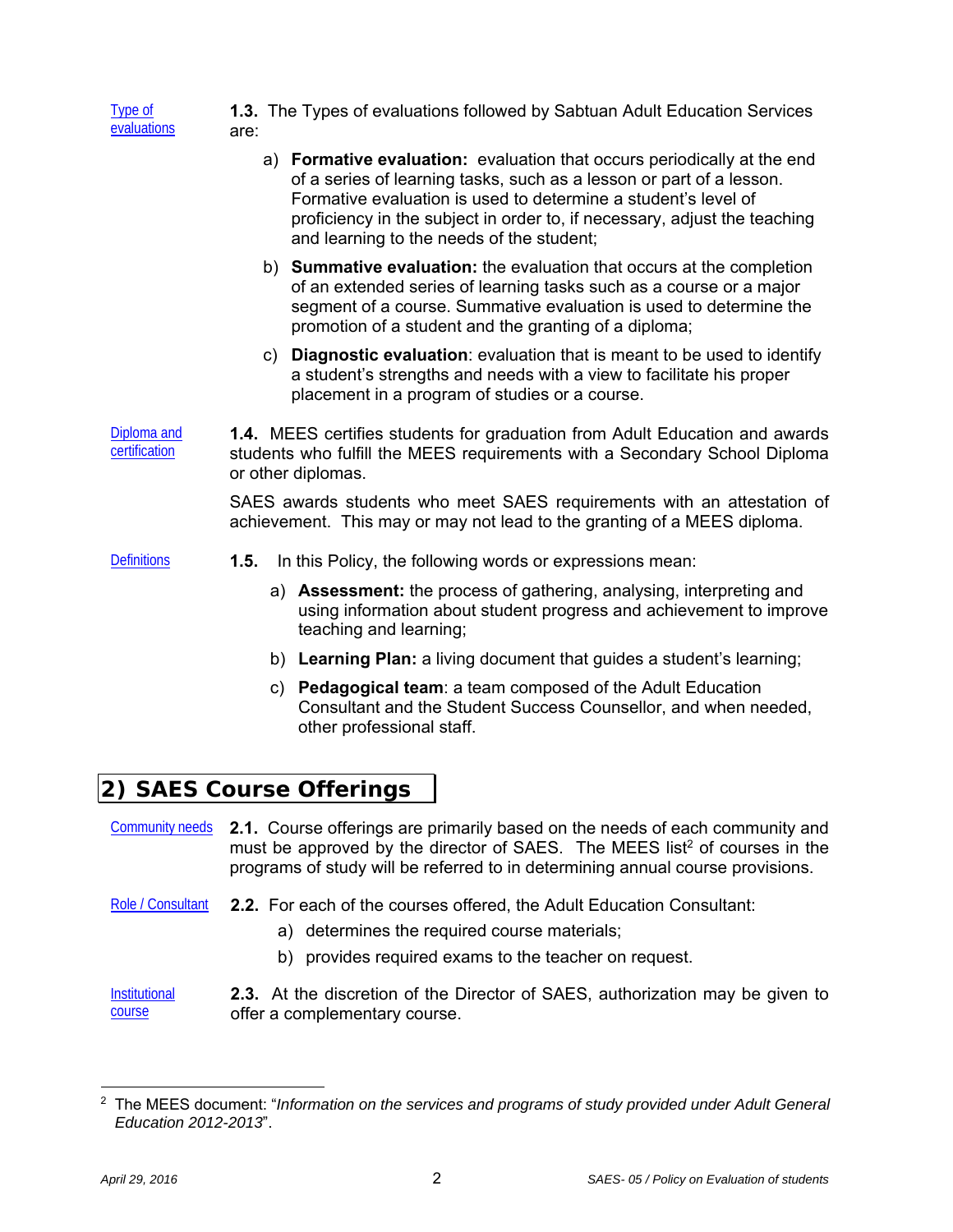# **3) Student Assessment**

- At the start **3.1.** At the start of any program, each student's current skills and competencies will be assessed.
- Adaptation **3.2.** All assessment results will be used to adapt the instruction to each student's needs.
- Roles **3.3.** All assessments are prepared, administered and interpreted by SAES professional and/or teaching staff or by external resources as required.
- Learning Plan **3.4**. A Learning Plan will be created for each student registered in SAES under the direction of the Pedagogical Team.

## **4) Course Outlines**

- Preparation **4.1.** Course outlines (including learning tools) are prepared by the teacher after consultation with the Pedagogical Team. This document gives an overview of each course as described in section 4.3 below.
- Approval **4.2.** All course outlines must be submitted by teachers to the Coordinator of Adult Education – General Education for approval. The approved course outlines will then be forwarded to the Coordinator of Adult Education – Administrative Services.
- Content **4.3.** At the start of any program of studies, teachers must provide each student with course outlines, including but not limited to the following:
	- a) Course title;
	- b) Course code;
	- c) Name of the teacher;
	- d) Classroom number and location;
	- e) Course objectives (the competency levels that students should have acquired upon completion of the course);
	- f) Teaching methods (methods used for the delivery of the course: personal study, group study, tutoring approaches, mentoring, etc.);
	- g) Learning materials used for the course (textbooks, exercise books, technological approaches, etc.);
	- h) Types of evaluation used for the course;
	- i) Weighting of marks per evaluation.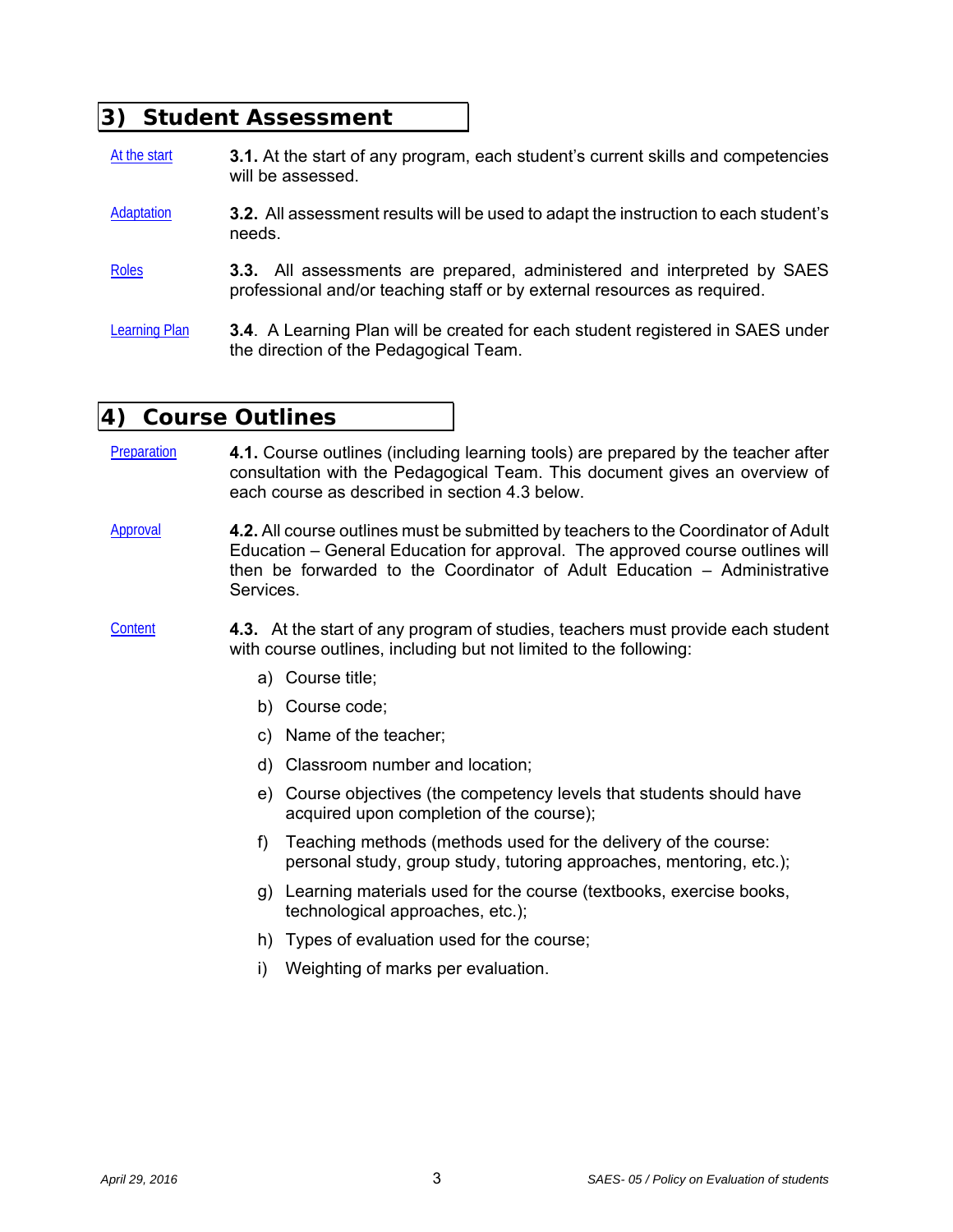# **5) Assignment Deadline**

Due date **5.1** The teacher and the student will agree on a due date for work assigned to him. That agreement can be re-negotiated when the student submits a valid reason such as Act of God, illness, family reasons, etc.

## **6) Examinations**

Request **6.1.** Any adult may request permission to challenge an examination for a course provided he registers with SAES and is able to illustrate his readiness to the Pedagogical Team.

> The adult has therefore to register for the course and pass the examination to earn the credits that result.

#### **MEES 6.2. MEES examinations3**

examinations

Compulsory examinations are summative examinations used to evaluate learning in compulsory subjects (language of instruction, second language, and mathematics). The MEES is responsible for developing these examinations.

Evaluation for certification purposes takes place regularly. General adult education centres may administer examinations at any time during the year when a student is considered to have met the requirements of a given program of study.

#### Regional examinations **6.3. Regional examinations**

Regional examinations are summative or formative examinations developed by the SAES and administered to students under uniform conditions.

The procedure, grading and reporting of results of the regional examinations are the same as those of the MEES examinations.

A student who passes an exam but wishes to improve his mark, may retake the exam once should he wish to. If a student retakes an examination, the student must write a different version and the best result is recorded.

The minimum grade to pass is 60 percent.

**6.4.** No summative examinations may be used for study purposes.

**Previous** examinations **6.5.** Under no circumstances will copying of MEES or regional exams be permitted.

Formal **Testing** 

### **6.6. Formal tests**

- a) These tests are administered under the direction of professional staff to assess a student's level of knowledge within a given area;
- b) Only individuals registered in General Education are authorized to participate in assessment;

*<sup>3</sup>* Refer to the MEES *Administrative Guide for the Certification of Studies and Management of Ministerial Examinations*.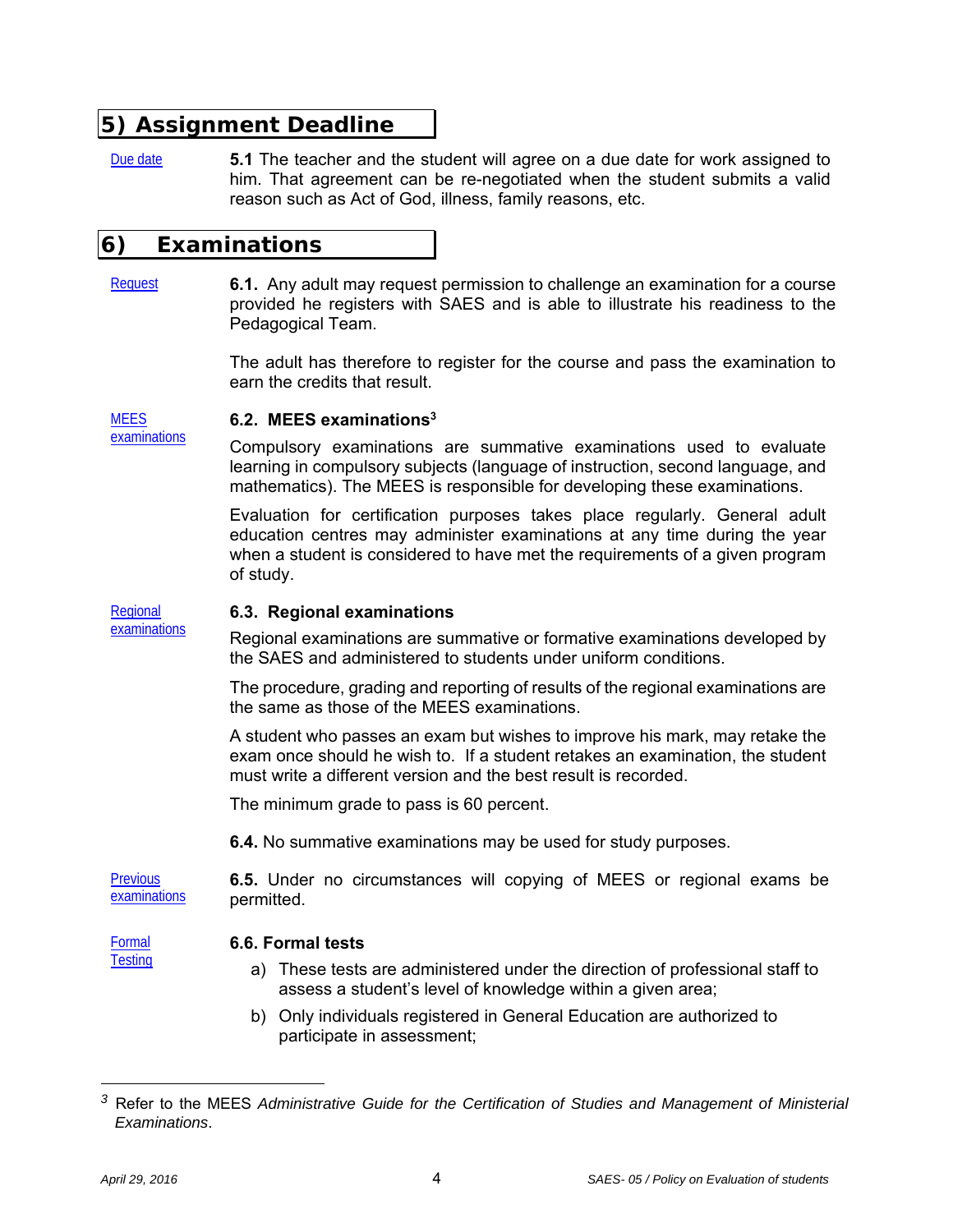Database of exams c) All requests for exams within GeXamine must be made by the teacher to the General Adult Education Consultant at least two weeks in advance.

**Student** report/Exam **6.7.** Teachers are required to mark all examinations; complete the student report and send it to the Coordinator of Adult Education – Administrative Services as soon as possible (See *Appendix A*).

### **7) Students with Special Needs**

- Counsellor **7.1.** Services to students with special needs will be guided by the SAES Student Success Counsellor.
- Guiding principles **7.2.** Necessary accommodations and/or adaptations must be approved and implemented in accordance with guiding principles.

### **8) Achievement Record**

Frequency **8.1.** An achievement record will be produced and sent to students by the Coordinator of Adult Education – Administrative Services in:

- **January**
- $-May$
- **July, when needed.**
- Declaration **8.2.** The Coordinator of Adult Education Administrative Services is responsible for communicating the student results to MEES.

### **9) Conservation of student documentation**

- Exams **9.1.** The teacher must ensure that all student ministerial and regional exams are sent to the Coordinator of Adult Education – Administrative Services;
- Duration **9.2.** All MEES and regional exams will be kept in a central location for a period of 3 years.

### **10) Application of the Policy**

- **Previous** provisions **10.1.** This Policy replaces all other policies of the Board pertaining to this subject, while respecting the *Council of Commissioners Policies/Ends* where applicable.
- Official version **10.2.** The official version of this Policy is kept by the Secretary-General of the **Board**
- Responsibility **10.3.** Any person referred to in this Policy must abide by all its provisions and all managers of the School Board are responsible to ensure that all its provisions are applied and respected.

The Director of SAES is the person responsible for providing support in the interpretation of this Policy and to ensure its revision when necessary.